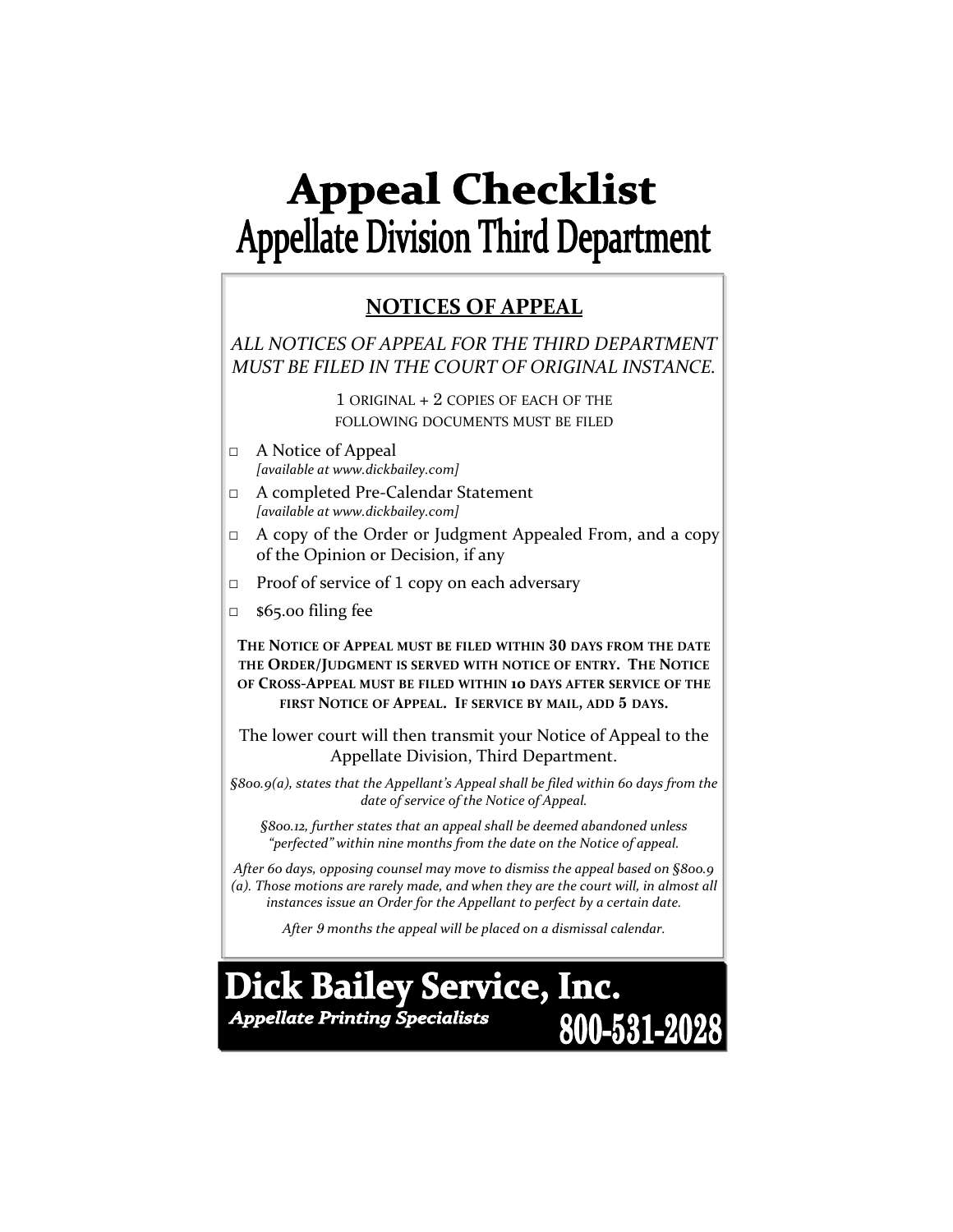### **BRIEFS**

*Printed on 8*<sup>2</sup> *x 11 inch paper with no less than 1 inch margins,*  Formatting is checked and corrected on all briefs at DICK BAILEY SERVICE.

#### **Appellant's Brief—70 page limit**

*Due within nine months of the date of the Notice of Appeal.*

- □ Cover—*Indicating Argument Time or Submission*
- □ Table of Contents
- □ Table of Authorities *(optional)*
- □ Questions Presented
- □ Nature of the Case—*A concise Statement of Nature and Facts with references to page numbers in the Record*
- □ Argument—*Divided into points with appropriate headings*
- □ Conclusion—*Original ink signature required*

#### **Respondent's Brief—35 page limit**

*A scheduling order is issued by the court to set forth filing date (generally 45 days)*

- □ Cover—*Indicating Argument Time or Submission*
- □ Table of Contents
- □ Table of Authorities *(optional)*
- □ Counterstatement of Questions Presented *(optional)*
- □ Counterstatement of Nature of the Case *(optional)*
- □ Argument—*Divided into points with appropriate headings*
- □ Conclusion—*Original ink signature required*

#### **Appellant's Reply Brief—15 page limit**

*Due within 10 days of service of Respondent's brief (15 for mailing, 11 for overnight)*

- □ Cover—*Indicating Argument Time or Submission*
- □ Table of Contents
- □ Table of Authorities *(optional)*
- □ Argument– *Clearly divided into points with no repetition of the arguments in the main Brief*
- □ Conclusion—*Original ink signature required*
- □ Certificate of Compliance*—No signature required*

Briefs may contain an addendum composed of decisions, statutes, ordinances, rules, regulations, local laws or other similar matter, cited therein that were NOT PUBLISHED OR OTHERWISE READILY AVAILABLE. **Unless ordered by the court, briefs may not contain maps, photographs or other addenda. Charts are not permitted in brief.**

All Briefs, Records and Appendices shall be bound on the left in a manner that will keep pages securely together, however use of any metal fastener or similar hard material that presents a bulky or sharp edge is prohibited!

## **Dick Bailey Service, Inc. Appellate Printing Specialists**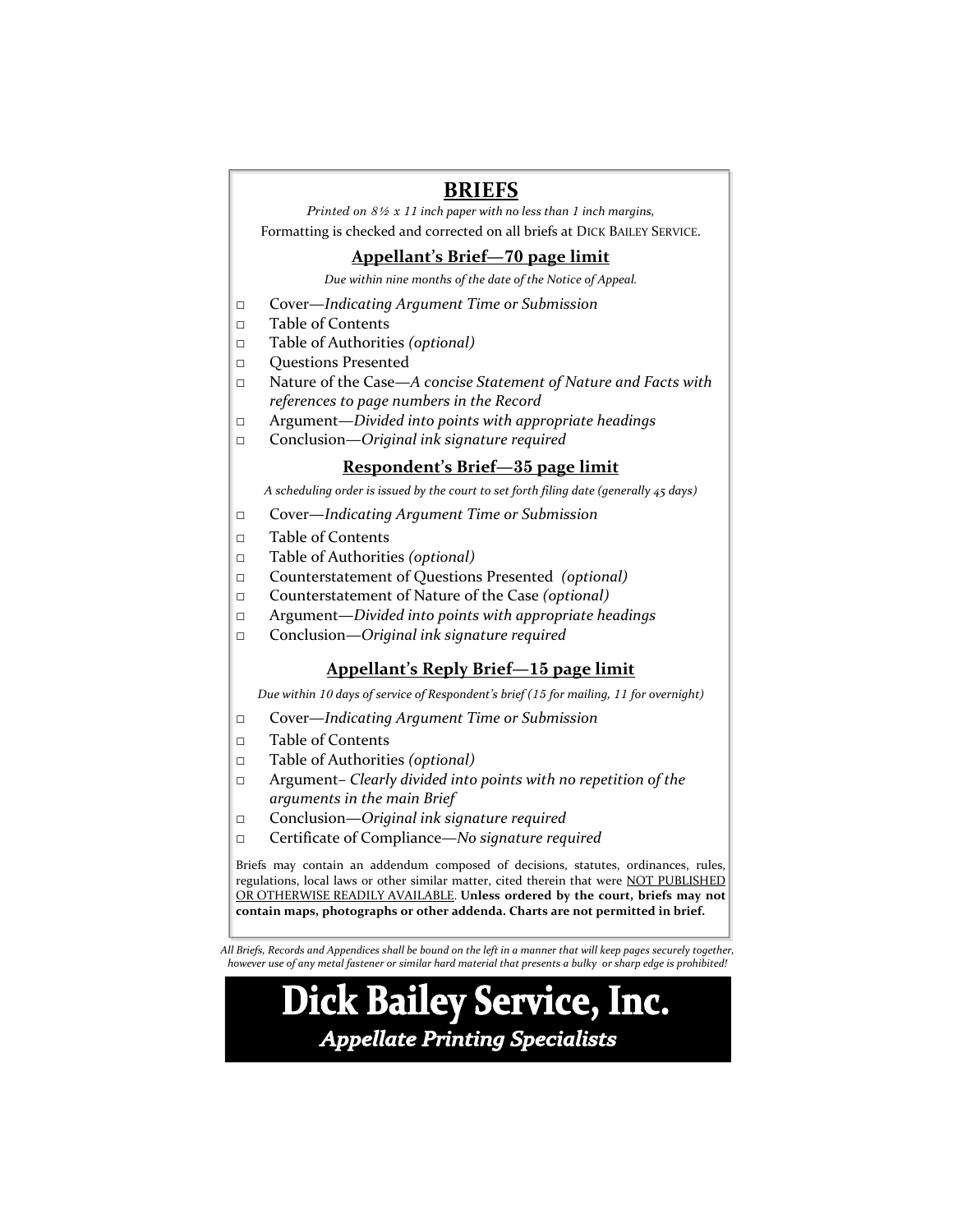## **RECORD ON APPEAL**

*The Record on Appeal shall consist of accurate reproductions of the papers and other exhibits from the court of original instance, upon which the Judgment or Order being appealed was founded.*

1 ORIGINAL + 9 COPIES MUST BE FILED

2 COPIES MUST BE SERVED ON EACH ADVERSARY

*To the extent practicable, 2 sided printing is encouraged. Books must be printed on 8*<sup>2</sup> *x 11 inch paper. Volumes may not exceed one and one half inches in thickness.*

#### Contents of the Record:

#### **Appeal From a Final Judgment:**

- □ Cover
- Table of Contents
- $\Box$  Statement Pursuant to CPLR §5531
- □ Notice of Appeal
- Judgment Appealed From
- $\Box$  Any Opinion or Decision in the Cause  $\Box$
- Judgment Roll
- □ Corrected/Settled Transcripts of Proceeding (if applicable)
- $\hfill \Box$ <br> <br> Exhibits
- □ Post Trial Motions
- □ Statement or Order settling Transcript Pursuant to CPLR §5525
- $\square$  Stipulation or Order dispensing with Reproducing Exhibits
- □ Certification Pursuant to CPLR §2105 or Stipulation Pursuant to CPLR §5532

#### **Appeal From an Interlocutory Order**:

- □ Cover
- □ Table of Contents
- □ Statement Pursuant to CPLR §5531
- □ Notice of Appeal
- Order Appealed From
- □ Motion Papers/Order to Show Cause
- □ Affidavits in Support with any Exhibits
- Affidavits in Opposition with any Exhibits
- $\Box$  Reply Affidavits with any Exhibits
- Certification Pursuant to CPLR §2105 or Stipulation Pursuant to CPLR §5532

**Materials not submitted to the trial court are not part of the record. Anything dated after the Notice of Appeal is not part of the record.** 

#### Notes:

- Filing fee check (\$315.00) payable to the Appellate Division, Third Department is due upon filing.
- **Condensed format of transcripts is prohibited.**
- **Transcripts should be settled at least 15 days before the date of** filing and corrected in the printed copy of the record.
- Extensions of time are granted pursuant to rule §670.8 (d).

**For a full set of Rules of Procedure, visit our website:** 

#### www.dickbailey.com 800-531-2028 Or call: